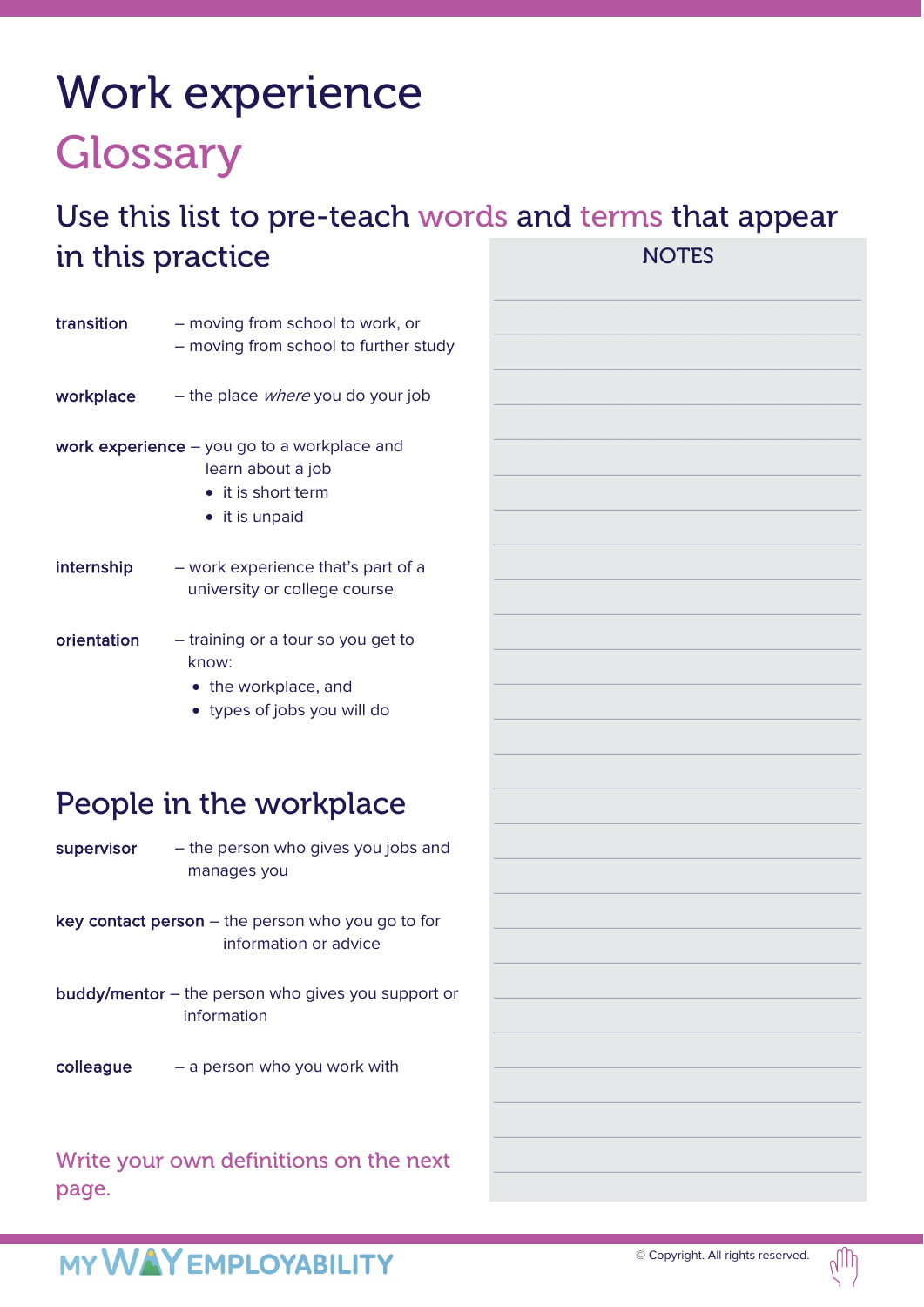### Write your own definitions (without looking):

| workplace experience and a series of the series of the series of the series of the series of the series of the                      |
|-------------------------------------------------------------------------------------------------------------------------------------|
|                                                                                                                                     |
|                                                                                                                                     |
|                                                                                                                                     |
|                                                                                                                                     |
|                                                                                                                                     |
|                                                                                                                                     |
|                                                                                                                                     |
|                                                                                                                                     |
|                                                                                                                                     |
|                                                                                                                                     |
| internship<br><u> 1989 - Johann Barn, mars and de Branch Barn, mars and de Branch Barn, mars and de Branch Barn, mars and de Br</u> |
|                                                                                                                                     |
|                                                                                                                                     |
|                                                                                                                                     |
|                                                                                                                                     |
| orientation                                                                                                                         |
|                                                                                                                                     |
|                                                                                                                                     |

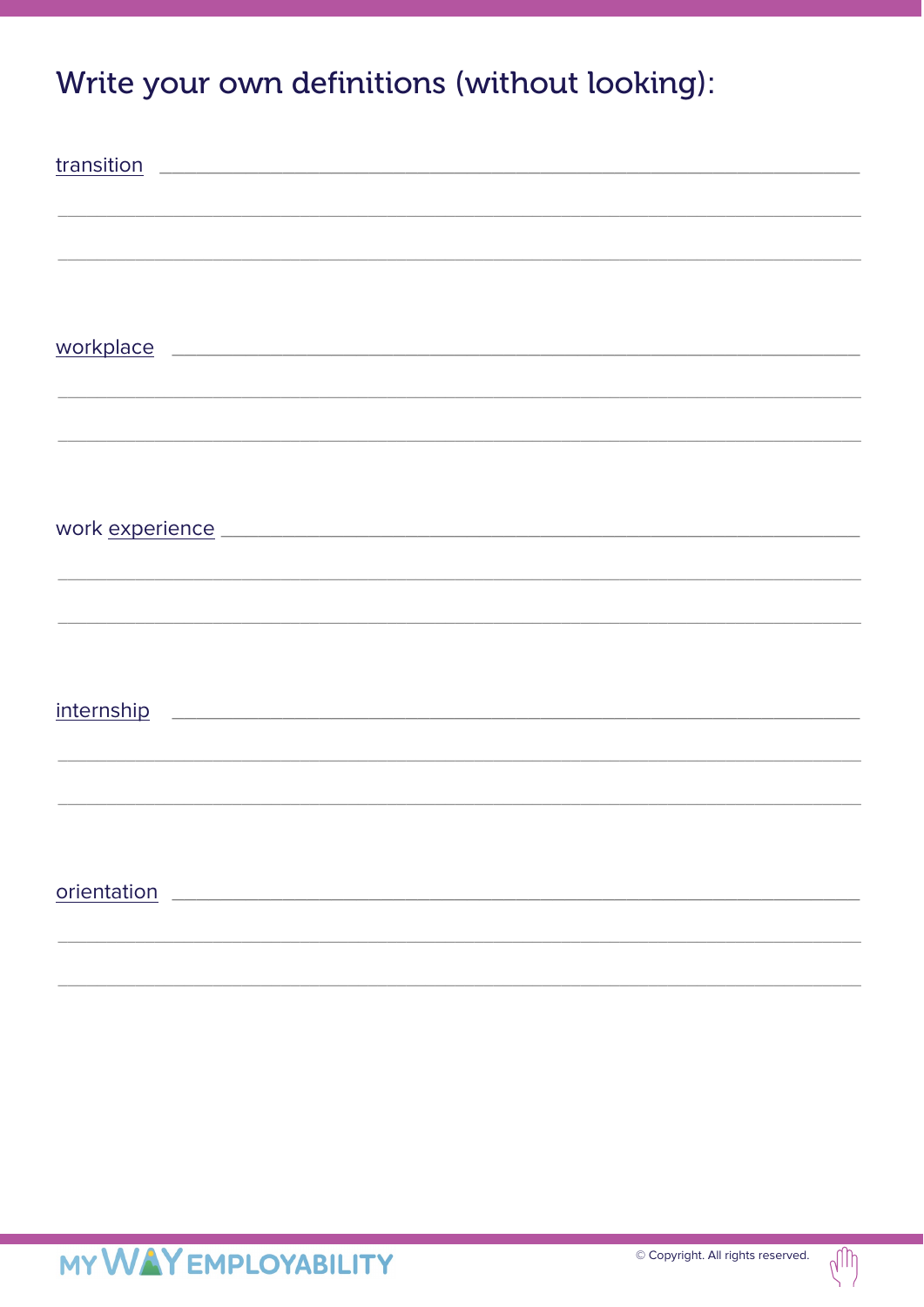### Work experience **Glossary**

### Words and terms that appear in this practice

| Join each word to its meaning: |                                                                                               |
|--------------------------------|-----------------------------------------------------------------------------------------------|
| transition                     | - the place <i>where</i> you do<br>your job                                                   |
| workplace                      | - go to work as part of a<br>university or college course                                     |
| internship                     | - training or a tour so you<br>get to know:<br>• the workplace<br>• types of jobs you will do |
| work experience                | - moving from school to<br>work, or<br>- moving from school to<br>further study               |
| orientation                    | - you go to a workplace and<br>learn about a job<br>• it is short term<br>• it is unpaid      |

See the next page to check if you are right

### **MY WAY EMPLOYABILITY**

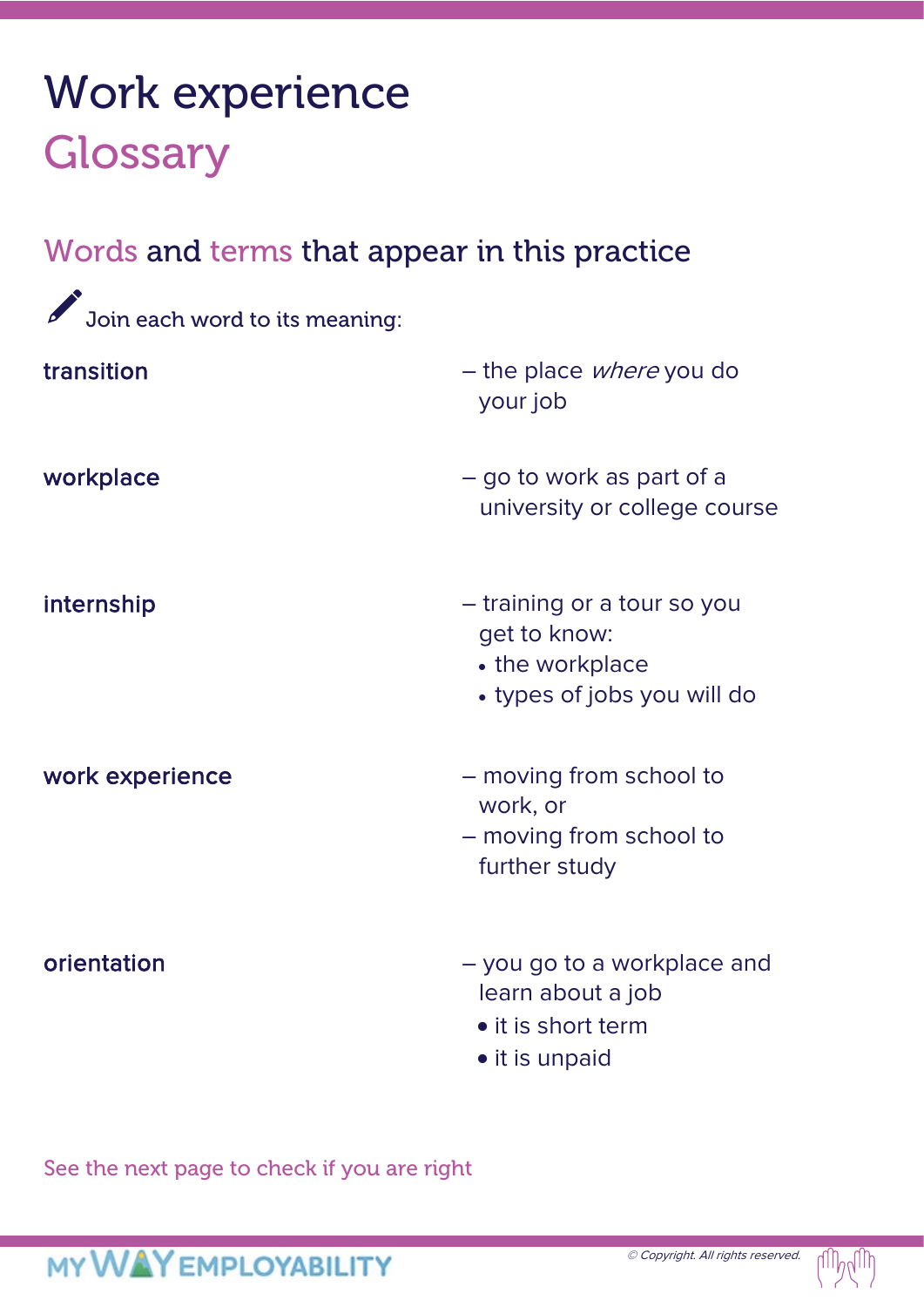### $\Box$  Tick the words that you got right

| $\Box$ transition     | - moving from school to work, or                                       |
|-----------------------|------------------------------------------------------------------------|
|                       | - moving from school to further study                                  |
|                       |                                                                        |
| $\square$ workplace   | - the place <i>where</i> you do your job                               |
|                       |                                                                        |
|                       | $\Box$ work experience $-$ you go to a workplace and learn about a job |
|                       | • it is short term                                                     |
|                       | • it is unpaid                                                         |
|                       |                                                                        |
| $\Box$ internship     | - work experience that's part of a university or                       |
|                       | college course                                                         |
|                       |                                                                        |
| $\square$ orientation | - training or a tour so you get to know:                               |
|                       | • the workplace                                                        |
|                       | • types of jobs you will do                                            |

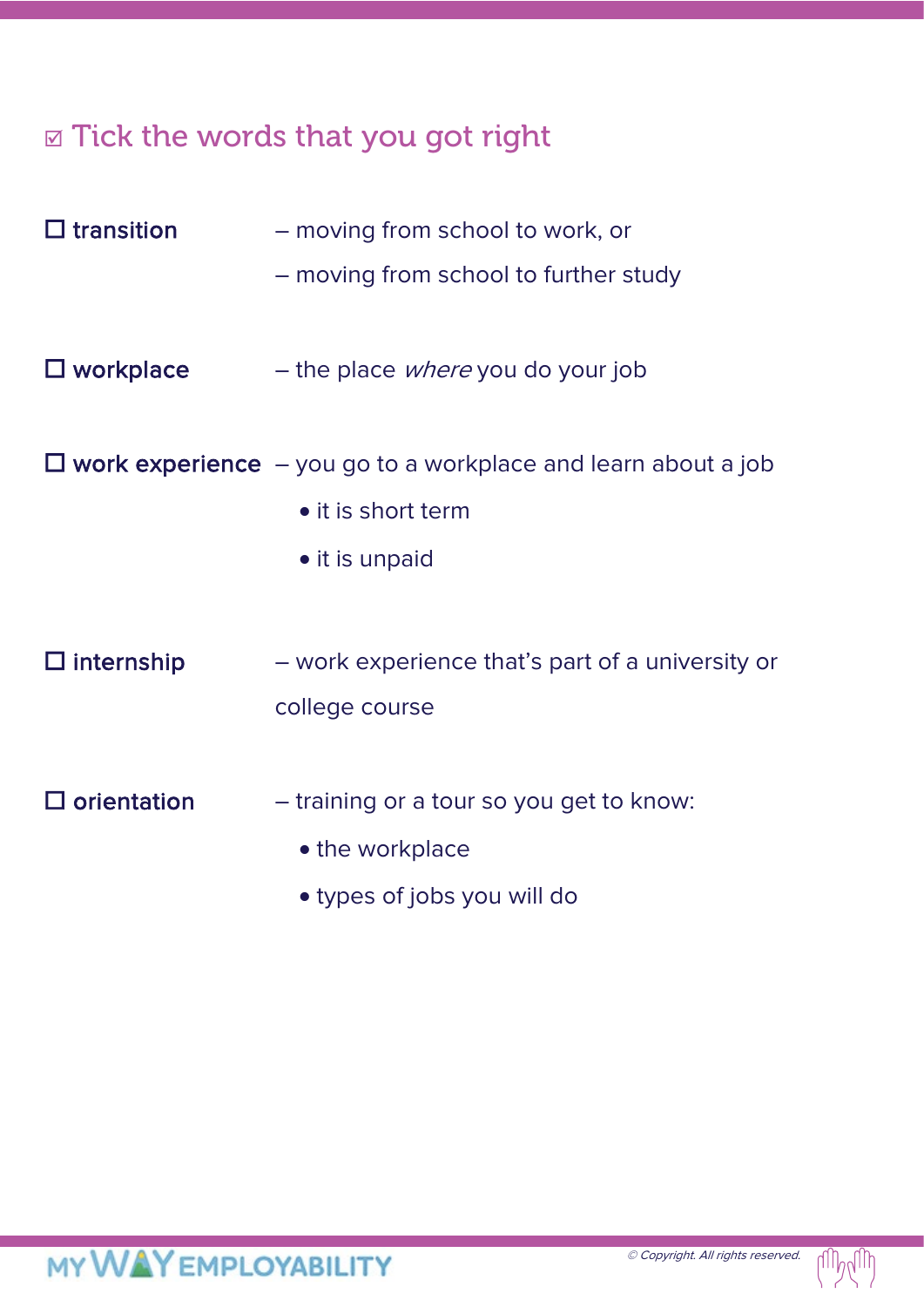

One my first day of work experience I was given an \_\_\_\_\_\_\_\_\_\_\_\_\_\_\_\_\_\_\_.

I want to get an \_\_\_\_\_\_\_\_\_\_\_\_\_\_\_\_\_\_\_\_\_ at a florist while I go to TAFE.

I am doing at the vet for two weeks.

I hope my from school to TAFE goes well.

When I have a job, I can catch the bus to my .

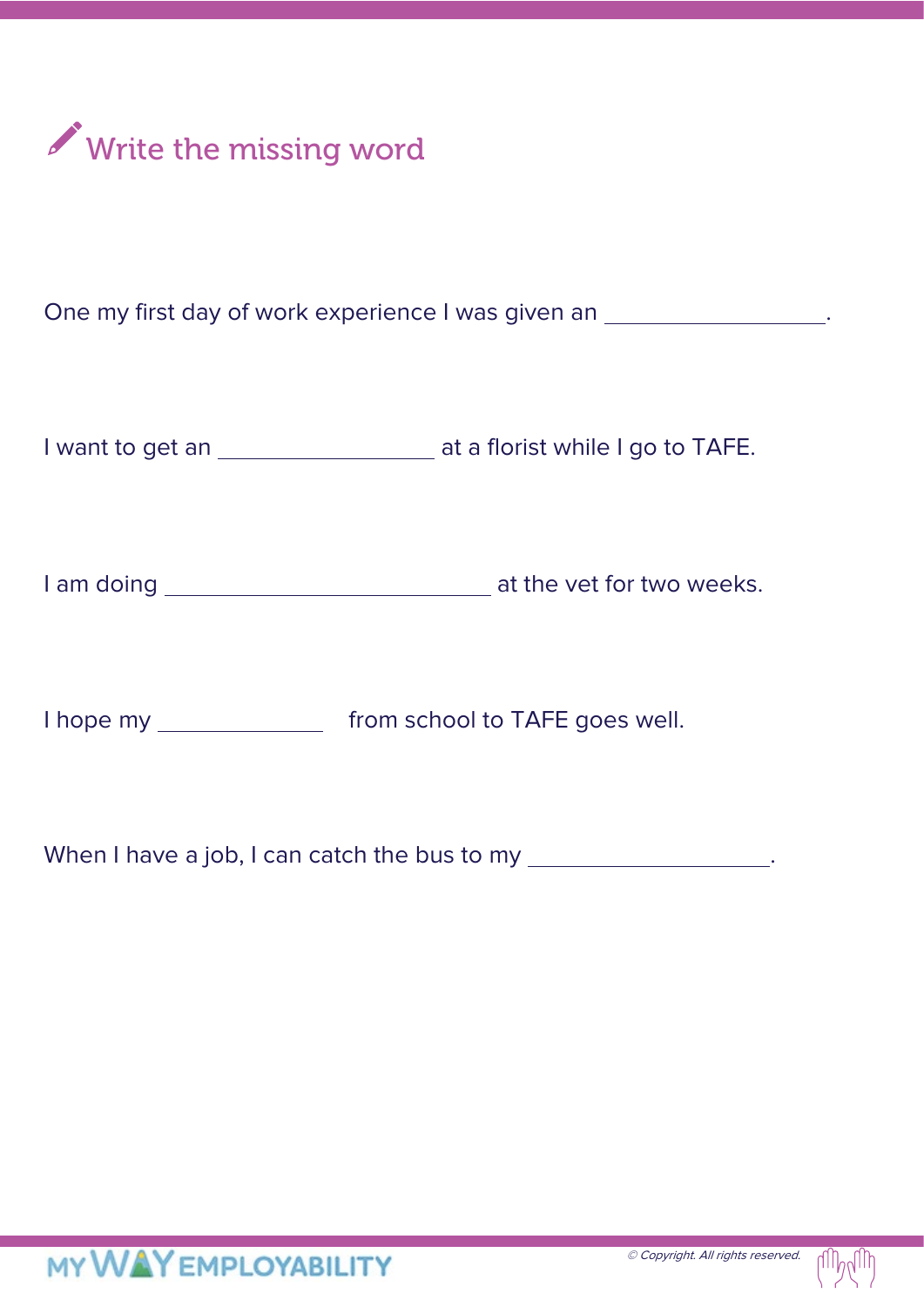### Work experience **Glossary**

Words and terms that appear in this practice

transition – school to work

– school to more study

workplace – where you do your job

work experience – you go to a workplace and learn about a job. It is short and unpaid

orientation – a tour to see:

- the workplace
- types of jobs you will do